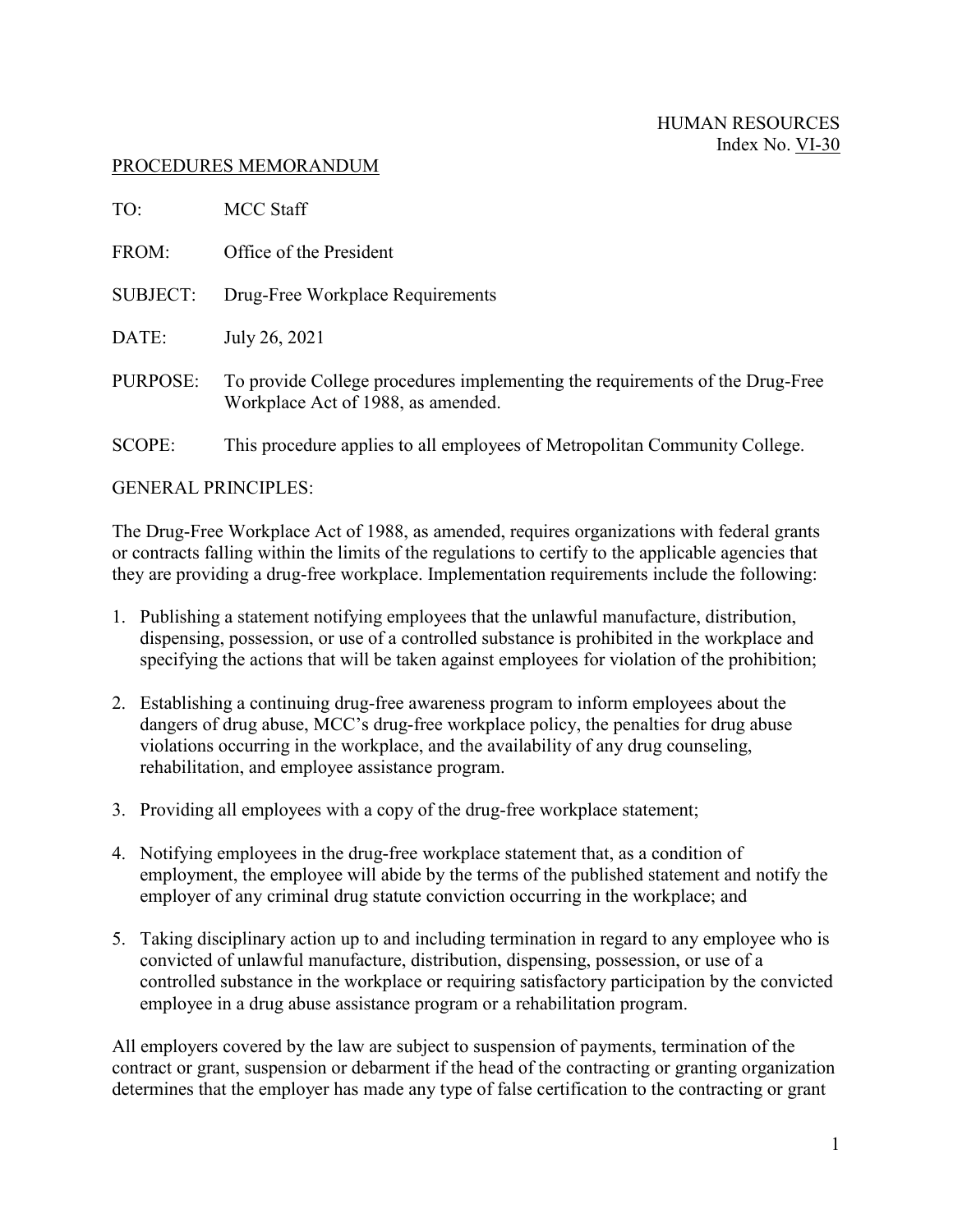office, has not fulfilled the requirements of the law, or has excessive drug violation convictions in the workplace. Penalties may also be imposed upon those employing a number of individuals convicted of criminal drug offenses as this demonstrates a lack of good faith effort to provide a drug-free workplace. The contract or grant officer may determine the number on a case-by-case basis. Employers who are debarred are ineligible for other Federal contracts or grants for up to five (5) years. Compliance may be audited by the Federal agency administering the contract or grant.

NOTE: Specific provisions of the Act as applied to student recipients of financial aid at the College are not covered in this Procedures Memorandum (PM).

## 1. References

In addition to the Drug-Free Workplace Act of 1988, as amended and implemented in the procedures herein, the Procedures Memorandums listed below apply. These PMs can be found on the College's website.

- A. PM VI-24, Employee Discipline Procedural Suggestions and General Work Expectations
- B. PM V-4, Student Conduct and Discipline

## 2. Specific Requirements and Responsibilities

A. Employee Notification Statement – The College will notify employees that the unlawful manufacture, distribution, dispensing, possession or use of a controlled substance is prohibited in College workplaces and specify the actions that will be taken against employees for violation of such prohibition. The notification will further indicate that, as a condition of employment, the employee will abide by the College's standards of conduct and notify the College of any criminal drug conviction for a violation occurring in the workplace no later than five days after such conviction. The required notification statement is included in the 'Drug Free Schools and Communities Act' booklet located on the MCC Public Safety Resource website.

Responsibilities – The Vice President of Human Resources, in concert with the College Chief of Police, and the Director of Labor Relations/General Counsel, is responsible for implementing a program to ensure that all employees of the College are provided with a copy of the statement.

B. Drug-Free Awareness Program – The College will establish a drug-free awareness program to inform employees about the dangers of drug abuse in the workplace; the College requirement of maintaining a drug-free workplace; available drug counseling, rehabilitation, and employee assistance programs; and the penalties that may be imposed upon employees for violations occurring in the workplace.

Responsibilities – The College Chief of Police, with assistance from the Director of Labor Relations/General Counsel, and the Vice President of Human Resources, is